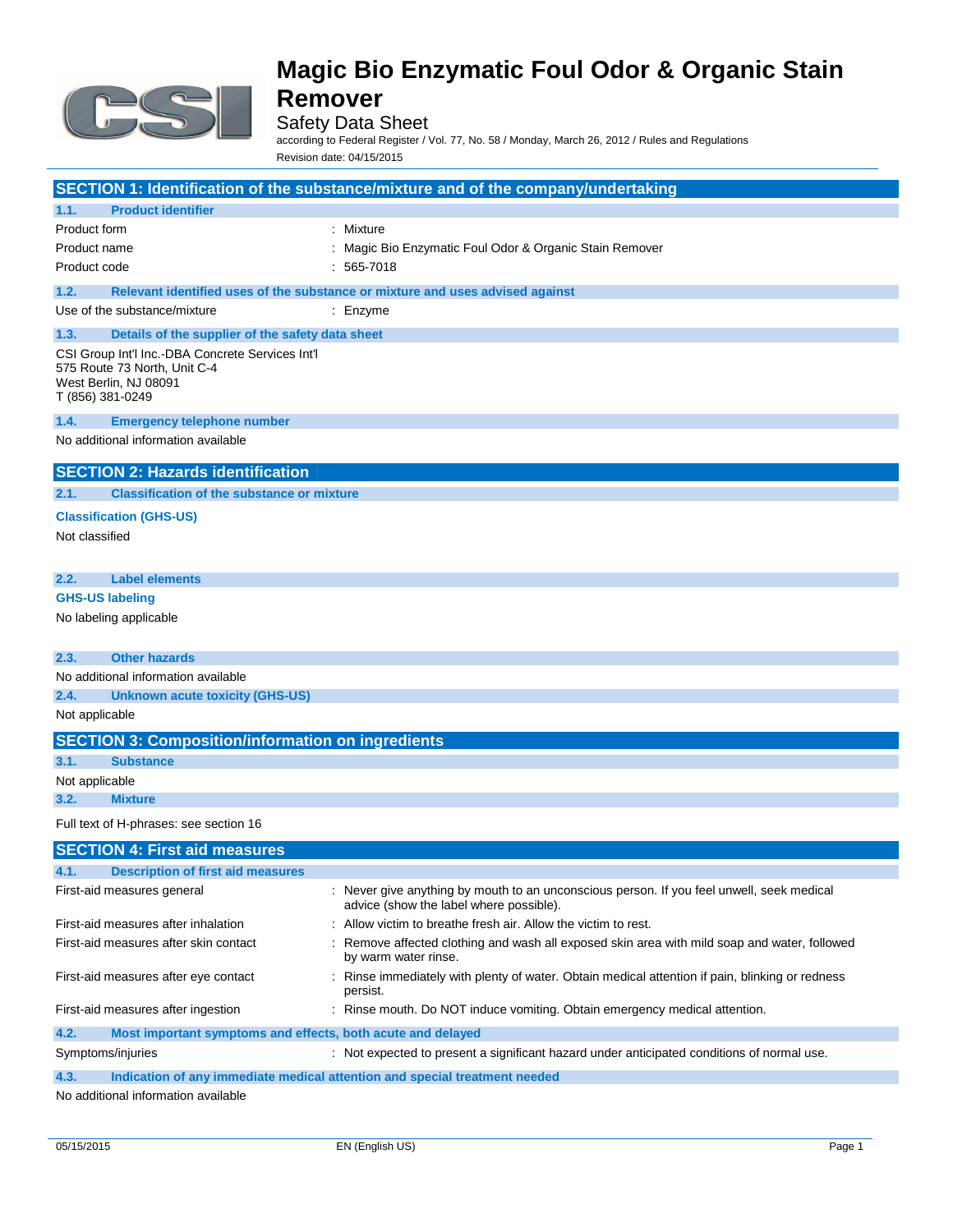Safety Data Sheet

according to Federal Register / Vol. 77, No. 58 / Monday, March 26, 2012 / Rules and Regulations

| <b>SECTION 5: Firefighting measures</b>                              |                |                                                                                                                                                                                                              |
|----------------------------------------------------------------------|----------------|--------------------------------------------------------------------------------------------------------------------------------------------------------------------------------------------------------------|
| <b>Extinguishing media</b><br>5.1.                                   |                |                                                                                                                                                                                                              |
| Suitable extinguishing media                                         |                | : Foam. Dry powder. Carbon dioxide. Water spray. Sand.                                                                                                                                                       |
| Unsuitable extinguishing media                                       |                | : Do not use a heavy water stream.                                                                                                                                                                           |
| 5.2.<br>Special hazards arising from the substance or mixture        |                |                                                                                                                                                                                                              |
| No additional information available                                  |                |                                                                                                                                                                                                              |
| 5.3.<br><b>Advice for firefighters</b>                               |                |                                                                                                                                                                                                              |
| Firefighting instructions                                            |                | : Use water spray or fog for cooling exposed containers. Exercise caution when fighting any                                                                                                                  |
| Protection during firefighting                                       |                | chemical fire. Prevent fire-fighting water from entering environment.<br>: Do not enter fire area without proper protective equipment, including respiratory protection.                                     |
| <b>SECTION 6: Accidental release measures</b>                        |                |                                                                                                                                                                                                              |
| 6.1.                                                                 |                | Personal precautions, protective equipment and emergency procedures                                                                                                                                          |
| 6.1.1.<br>For non-emergency personnel                                |                |                                                                                                                                                                                                              |
| Emergency procedures                                                 |                | : Evacuate unnecessary personnel.                                                                                                                                                                            |
|                                                                      |                |                                                                                                                                                                                                              |
| 6.1.2.<br>For emergency responders                                   |                |                                                                                                                                                                                                              |
| Protective equipment<br><b>Emergency procedures</b>                  |                | : Equip cleanup crew with proper protection.<br>: Ventilate area.                                                                                                                                            |
|                                                                      |                |                                                                                                                                                                                                              |
| 6.2.<br><b>Environmental precautions</b>                             |                |                                                                                                                                                                                                              |
|                                                                      |                | Prevent entry to sewers and public waters. Notify authorities if liquid enters sewers or public waters.                                                                                                      |
| 6.3.<br>Methods and material for containment and cleaning up         |                |                                                                                                                                                                                                              |
| Methods for cleaning up                                              |                | : Soak up spills with inert solids, such as clay or diatomaceous earth as soon as possible. Collect<br>spillage. Store away from other materials.                                                            |
| <b>Reference to other sections</b><br>6.4.                           |                |                                                                                                                                                                                                              |
| See Heading 8. Exposure controls and personal protection.            |                |                                                                                                                                                                                                              |
| <b>SECTION 7: Handling and storage</b>                               |                |                                                                                                                                                                                                              |
| <b>Precautions for safe handling</b><br>7.1.                         |                |                                                                                                                                                                                                              |
| Precautions for safe handling                                        |                | : Wash hands and other exposed areas with mild soap and water before eating, drinking or<br>smoking and when leaving work. Provide good ventilation in process area to prevent formation<br>of vapor.        |
| 7.2.<br>Conditions for safe storage, including any incompatibilities |                |                                                                                                                                                                                                              |
| Storage conditions                                                   |                | : Keep only in the original container in a cool, well ventilated place away from heat, hot surfaces,<br>sparks, open flame and other ignition sources. No smoking. Keep container closed when not in<br>use. |
| Incompatible products                                                |                | Strong bases. Strong acids.                                                                                                                                                                                  |
| Incompatible materials                                               |                | Sources of ignition. Direct sunlight.                                                                                                                                                                        |
| 7.3.<br><b>Specific end use(s)</b>                                   |                |                                                                                                                                                                                                              |
| No additional information available                                  |                |                                                                                                                                                                                                              |
| <b>SECTION 8: Exposure controls/personal protection</b>              |                |                                                                                                                                                                                                              |
| <b>Control parameters</b><br>8.1.                                    |                |                                                                                                                                                                                                              |
| Magic Bio Enzymatic Foul Odor & Organic Stain Remover                |                |                                                                                                                                                                                                              |
| <b>ACGIH</b>                                                         | Not applicable |                                                                                                                                                                                                              |
| <b>OSHA</b>                                                          | Not applicable |                                                                                                                                                                                                              |
|                                                                      |                |                                                                                                                                                                                                              |
| 8.2.<br><b>Exposure controls</b>                                     |                |                                                                                                                                                                                                              |
| Personal protective equipment                                        |                | : Avoid all unnecessary exposure.                                                                                                                                                                            |
| Hand protection                                                      |                | : Wear protective gloves/eye protection/face protection protective gloves.                                                                                                                                   |
| Eye protection                                                       |                | Chemical goggles or safety glasses.                                                                                                                                                                          |
| Respiratory protection                                               |                | Wear appropriate mask.                                                                                                                                                                                       |
| Other information                                                    |                | : Do not eat, drink or smoke during use.                                                                                                                                                                     |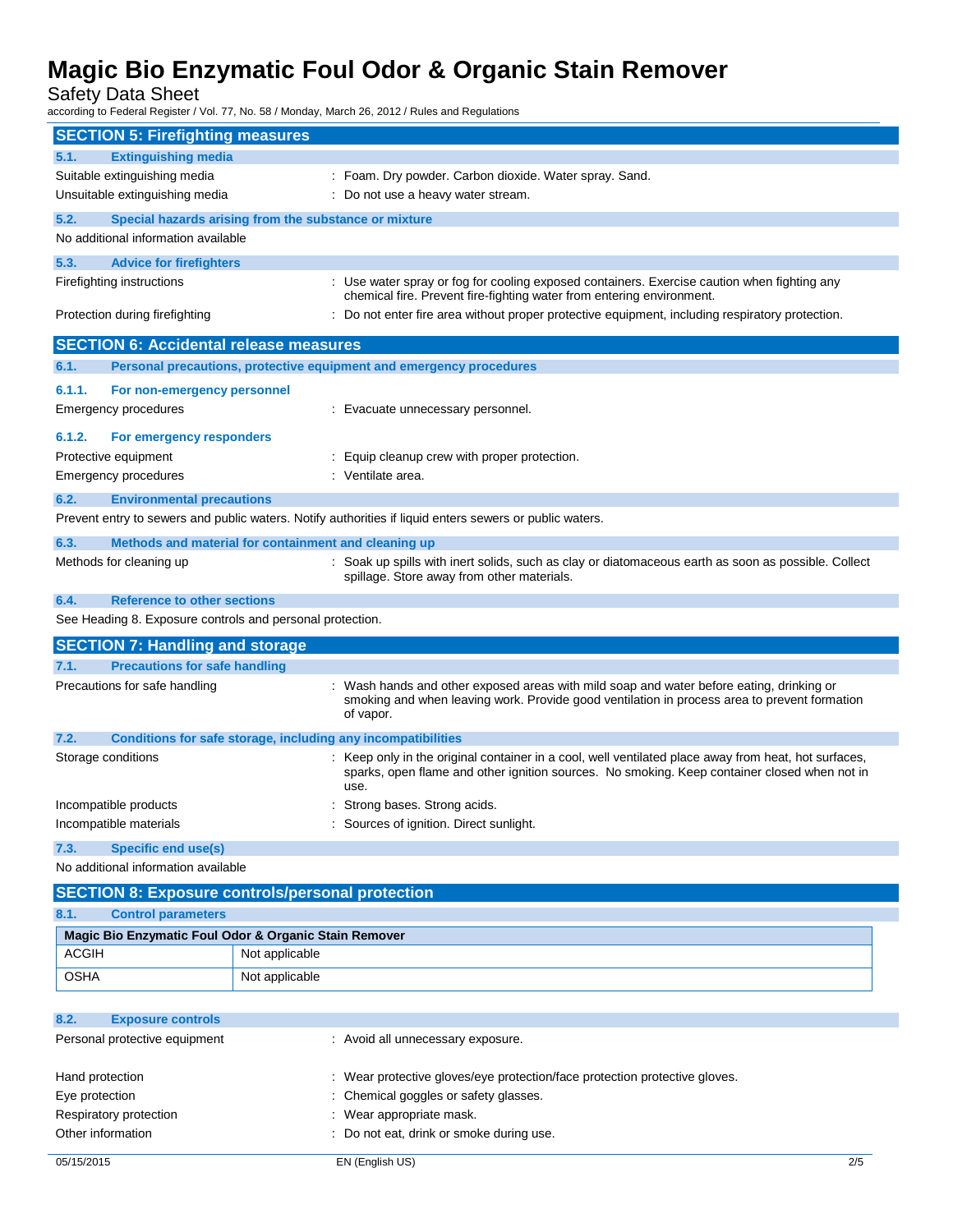Safety Data Sheet

according to Federal Register / Vol. 77, No. 58 / Monday, March 26, 2012 / Rules and Regulations

| <b>SECTION 9: Physical and chemical properties</b>            |                                                                                                 |  |  |
|---------------------------------------------------------------|-------------------------------------------------------------------------------------------------|--|--|
| 9.1.<br>Information on basic physical and chemical properties |                                                                                                 |  |  |
| Physical state                                                | : Liquid                                                                                        |  |  |
| Color                                                         | $:$ milky                                                                                       |  |  |
| Odor                                                          | $:$ mint                                                                                        |  |  |
| Odor threshold                                                | No data available                                                                               |  |  |
| рH                                                            | $5 - 7$                                                                                         |  |  |
| Melting point                                                 | : No data available                                                                             |  |  |
| Freezing point                                                | No data available                                                                               |  |  |
| Boiling point                                                 | 212 - 220 °F                                                                                    |  |  |
| Flash point                                                   | $: \geq 200$ °F                                                                                 |  |  |
| Relative evaporation rate (butyl acetate=1)                   | : No data available                                                                             |  |  |
| Flammability (solid, gas)                                     | : No data available                                                                             |  |  |
| <b>Explosion limits</b>                                       | : No data available                                                                             |  |  |
| <b>Explosive properties</b>                                   | No data available                                                                               |  |  |
| Oxidizing properties                                          | No data available                                                                               |  |  |
| Vapor pressure                                                | No data available                                                                               |  |  |
| Relative density                                              | 1.006                                                                                           |  |  |
| Relative vapor density at 20 °C                               | Same as water                                                                                   |  |  |
| Solubility                                                    | Soluble in water.<br>Water: Solubility in water of component(s) of the mixture :<br>$\bullet$ : |  |  |
| Log Pow                                                       | No data available                                                                               |  |  |
| Log Kow                                                       | : No data available                                                                             |  |  |
| Auto-ignition temperature                                     | No data available                                                                               |  |  |
| Decomposition temperature                                     | No data available                                                                               |  |  |
| Viscosity                                                     | No data available                                                                               |  |  |
| Viscosity, kinematic                                          | No data available                                                                               |  |  |
| Viscosity, dynamic                                            | : No data available                                                                             |  |  |
| <b>Other information</b><br>9.2.                              |                                                                                                 |  |  |
| No additional information available                           |                                                                                                 |  |  |
|                                                               |                                                                                                 |  |  |
| <b>SECTION 10: Stability and reactivity</b>                   |                                                                                                 |  |  |
| 10.1.<br><b>Reactivity</b>                                    |                                                                                                 |  |  |
| No additional information available                           |                                                                                                 |  |  |
| 10.2.<br><b>Chemical stability</b>                            |                                                                                                 |  |  |
| Stable under normal conditions. Not established.              |                                                                                                 |  |  |
| <b>Possibility of hazardous reactions</b><br>10.3.            |                                                                                                 |  |  |
| Not established.                                              |                                                                                                 |  |  |
| <b>Conditions to avoid</b><br>10.4.                           |                                                                                                 |  |  |
| Direct sunlight. Extremely high or low temperatures.          |                                                                                                 |  |  |
| 10.5.<br><b>Incompatible materials</b>                        |                                                                                                 |  |  |
| Strong acids. Strong bases.                                   |                                                                                                 |  |  |
|                                                               |                                                                                                 |  |  |
| <b>Hazardous decomposition products</b><br>10.6.              |                                                                                                 |  |  |
| Fume. Carbon monoxide. Carbon dioxide.                        |                                                                                                 |  |  |
| <b>SECTION 11: Toxicological information</b>                  |                                                                                                 |  |  |
| <b>Information on toxicological effects</b><br>11.1.          |                                                                                                 |  |  |

Acute toxicity **in the case of the contract of the contract of the contract of the contract of the contract of the contract of the contract of the contract of the contract of the contract of the contract of the contract of** Skin corrosion/irritation : Not classified pH: 5 - 7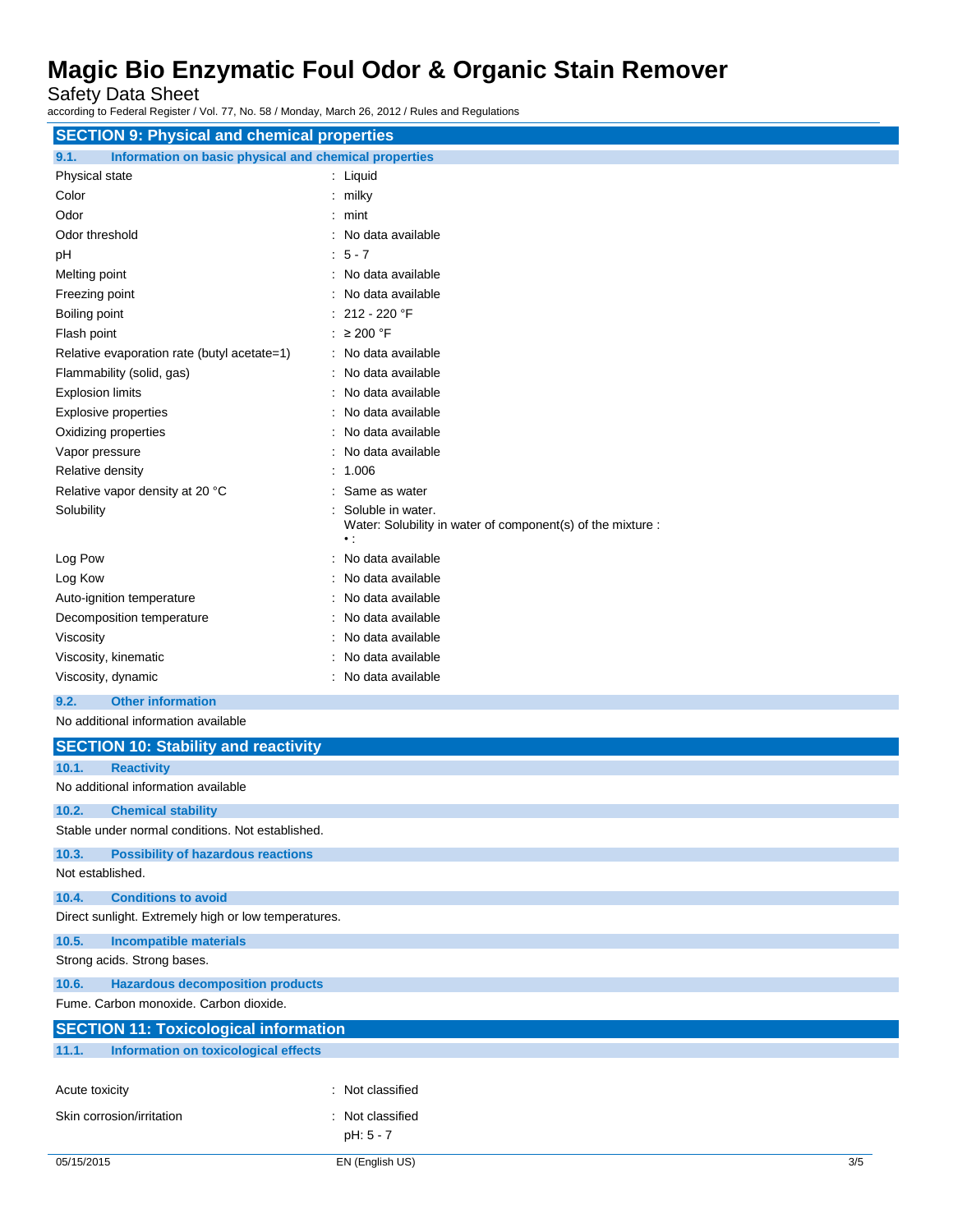Safety Data Sheet

according to Federal Register / Vol. 77, No. 58 / Monday, March 26, 2012 / Rules and Regulations

| Serious eye damage/irritation                          | : Not classified                                                    |
|--------------------------------------------------------|---------------------------------------------------------------------|
|                                                        | $pH: 5 - 7$                                                         |
| Respiratory or skin sensitization                      | : Not classified                                                    |
| Germ cell mutagenicity                                 | : Not classified                                                    |
| Carcinogenicity                                        | : Not classified                                                    |
| Reproductive toxicity                                  | : Not classified                                                    |
| Specific target organ toxicity (single exposure)       | : Not classified                                                    |
| Specific target organ toxicity (repeated<br>exposure)  | : Not classified                                                    |
| Aspiration hazard                                      | : Not classified                                                    |
| Potential Adverse human health effects and<br>symptoms | : Based on available data, the classification criteria are not met. |

| <b>SECTION 12: Ecological information</b>             |                                                                         |  |
|-------------------------------------------------------|-------------------------------------------------------------------------|--|
| <b>Toxicity</b><br>12.1.                              |                                                                         |  |
| No additional information available                   |                                                                         |  |
| <b>Persistence and degradability</b><br>12.2.         |                                                                         |  |
|                                                       | Magic Bio Enzymatic Foul Odor & Organic Stain Remover                   |  |
| Persistence and degradability                         | Not established.                                                        |  |
| <b>Bioaccumulative potential</b><br>12.3.             |                                                                         |  |
| Magic Bio Enzymatic Foul Odor & Organic Stain Remover |                                                                         |  |
| Bioaccumulative potential                             | Not established.                                                        |  |
| 12.4.<br><b>Mobility in soil</b>                      |                                                                         |  |
| No additional information available                   |                                                                         |  |
| 12.5.<br>Other adverse effects                        |                                                                         |  |
|                                                       |                                                                         |  |
| Effect on the global warming                          | : No known ecological damage caused by this product.                    |  |
| Other information                                     | : Avoid release to the environment.                                     |  |
| <b>SECTION 13: Disposal considerations</b>            |                                                                         |  |
| 13.1.<br><b>Waste treatment methods</b>               |                                                                         |  |
| Waste disposal recommendations                        | Dispose in a safe manner in accordance with local/national regulations. |  |

Ecology - waste materials **Example 20** in Avoid release to the environment.

### **SECTION 14: Transport information**

### **Department of Transportation (DOT)**

In accordance with DOT

Not regulated for transport

**Additional information**

Other information **COLOGY CONTERNATION** : No supplementary information available.

#### **ADR**

No additional information available

#### **Transport by sea**

No additional information available

#### **Air transport**

No additional information available